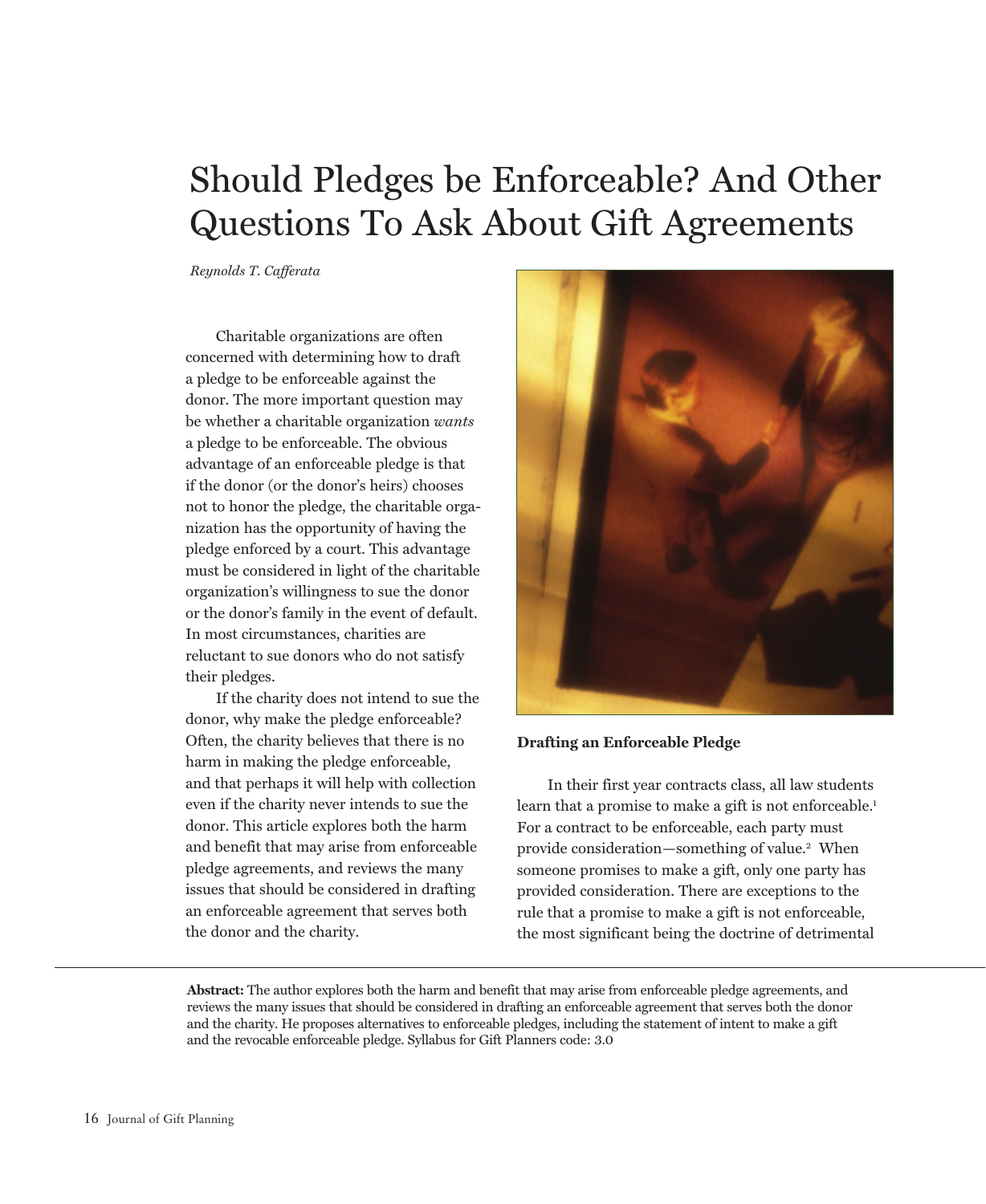reliance. Under that doctrine, if a person reasonably relies to his or her detriment on a promise to make a gift, the promise becomes enforceable.<sup>3</sup> The classic example of detrimental reliance is an uncle who promises to buy a car for a niece. (We assume that the uncle has plenty of money to make the purchase.) The promise to make the gift will become enforceable when the niece goes to the car dealership and enters into a contract to buy a car. She has reasonably relied on the uncle's promise to her detriment by becoming obligated to pay for the car.

Charities often use the doctrine of detrimental reliance to make pledges enforceable. Where the charity takes some action such as the construction of a building or the initiation of a program in reliance on the donor's promise to make the gift, the charity has relied on the promise to its detriment. There are also cases where the courts have held that the promises by *other* donors to make gifts to the organization are the consideration for the pledge that the charity is seeking to be enforced.<sup>4</sup> A few states have statutes that provide that written charitable pledges are enforceable.<sup>5</sup> Charities are advised to explore the specific conditions that make a pledge enforceable in their own jurisdiction, but that exploration will follow a careful consideration of whether a charity should make a pledge enforceable.

# **Charities May Have a Duty to Seek to Enforce a Binding Pledge**

The first issue that a charity needs to consider when deciding whether or not to make a pledge enforceable is its willingness to sue the donor or the donor's heirs in order to enforce the pledge. If a charity feels it would not sue to enforce a pledge agreement for reasons of publicity or otherwise, then it likely should not enter into enforceable pledge agreements, since those agreements

have significant consequences. If, for example, the donor later decides not to satisfy the pledge, the charity will be subject to the prudent investor standard in determining whether or not to enforce the pledge.<sup>6</sup>

It may be that because of the issue of publicity, as well as of the cost of enforcing the pledge and concerns about the ability of the donor to pay the pledge, it is prudent for the charity not to file an action to enforce the pledge. On the other hand, if the donor has simply declined to make payments without a legal basis and clearly has adequate resources to satisfy the pledge, the charity may be under a fiduciary duty to enforce the pledge to prudently protect the charity's asset. In the extreme case, if the charity does not enforce the pledge and the statute of limitations on the pledge runs out, the state Attorney General could force the directors of the organization who let the statute of limitations lapse without enforcing the pledge to pay the charity the amount due under the pledge as the damages from the directors' breach of their duty.

# Forgiving a Pledge Could Provide the Donor with a **Prohibited Benefit**

If a donor is an insider for purposes of the intermediate sanctions rules, a charity will have additional considerations if the donor's pledge is to be written off.7 A person who is an officer or director of the charity, or who is substantial contributor to the charity is a disqualified person.<sup>8</sup> The donor retains the status of being a disqualified person for five years after the donor ceases to have the characteristic that made the donor a disqualified person (such as serving on the board).<sup>9</sup> The intermediate sanctions provisions impose a penalty tax on excess benefit transactions between disqualified persons and public charities.<sup>10</sup> An excess benefit transaction is one in

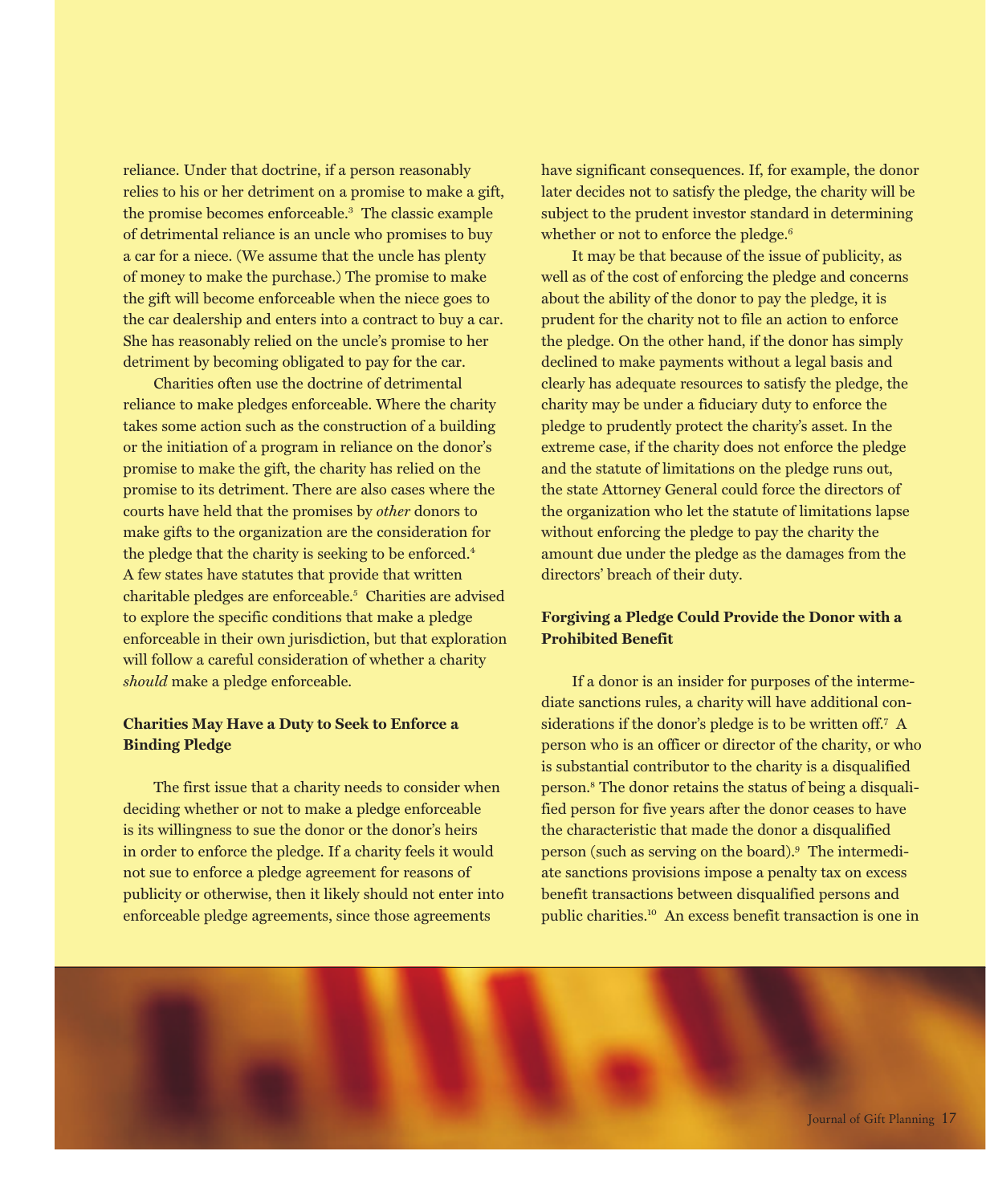

which the disqualified person receives from the charity something of greater value than what the disqualified person gives to the charity.<sup>11</sup>

If the charity forgives all or part of a pledge of a disqualified person, the disqualified person arguably receives an excess benefit, since the donor is relieved of an obligation and gives nothing of value to the charity in return. In informal discussions, IRS representatives have indicated that if the pledge write-off is a reasonable business decision made by disinterested directors, the IRS is unlikely to seek to impose intermediate sanctions. As with the prudence requirement, the charity likely has greater latitude under the intermediate sanctions rules to forgive the pledge of a donor who likely cannot afford to pay the pledge than to forgive the pledge of a wealthy donor who has had a change of heart.

## **PFs and DAFs Cannot Satisfy Personal Pledges**

All parties to the gift should be aware that a donor who enters into an enforceable pledge agreement likely will not be able to satisfy the pledge with funds from a private foundation or donor advised fund. Treasury Regulations specifically state that it is an act of self-dealing for a private foundation to satisfy an enforceable pledge of a disqualified person.<sup>12</sup> Disqualified persons include substantial contributors to the private foundation, its officers and directors, their ancestors and descendants (and their spouses),

and businesses and trusts substantially owned by disqualified persons.<sup>13</sup> A donor advised fund provides an automatic excess benefit when it satisfies the enforceable pledge of the donor to the fund.<sup>14</sup> The donor would be required to disgorge the amount paid on the pledge plus a 25 percent penalty tax.<sup>15</sup> Accordingly, a donor cannot use private foundations or donor advised funds to satisfy charitable pledges unless the donor accounts for that possibility at the time of drafting the pledge.

It may be possible to draft a pledge agreement to allow a private foundation to satisfy the pledge if the private foundation, not the individual, makes the pledge. If the individual makes payments to the charity to satisfy the private foundation's pledge, it will not be an act of self-dealing. There is a chance, however, that when the donor makes a gift to be applied to the pledge, the donor will be treated as having made the gift to the private foundation, since it is relieved of an obligation rather than to the charity to which the pledge was made.<sup>16</sup> Assuming that the pledge is to a public charity, the donor would receive a less favorable income tax deduction if the gift is characterized as having been made to the private foundation.

Some community foundations will sign pledge agreements on behalf of donor advised funds. Generally, however, the community foundation will require the donor to deposit funds into the donor advised fund in an amount sufficient to cover the amount of the pledge before the community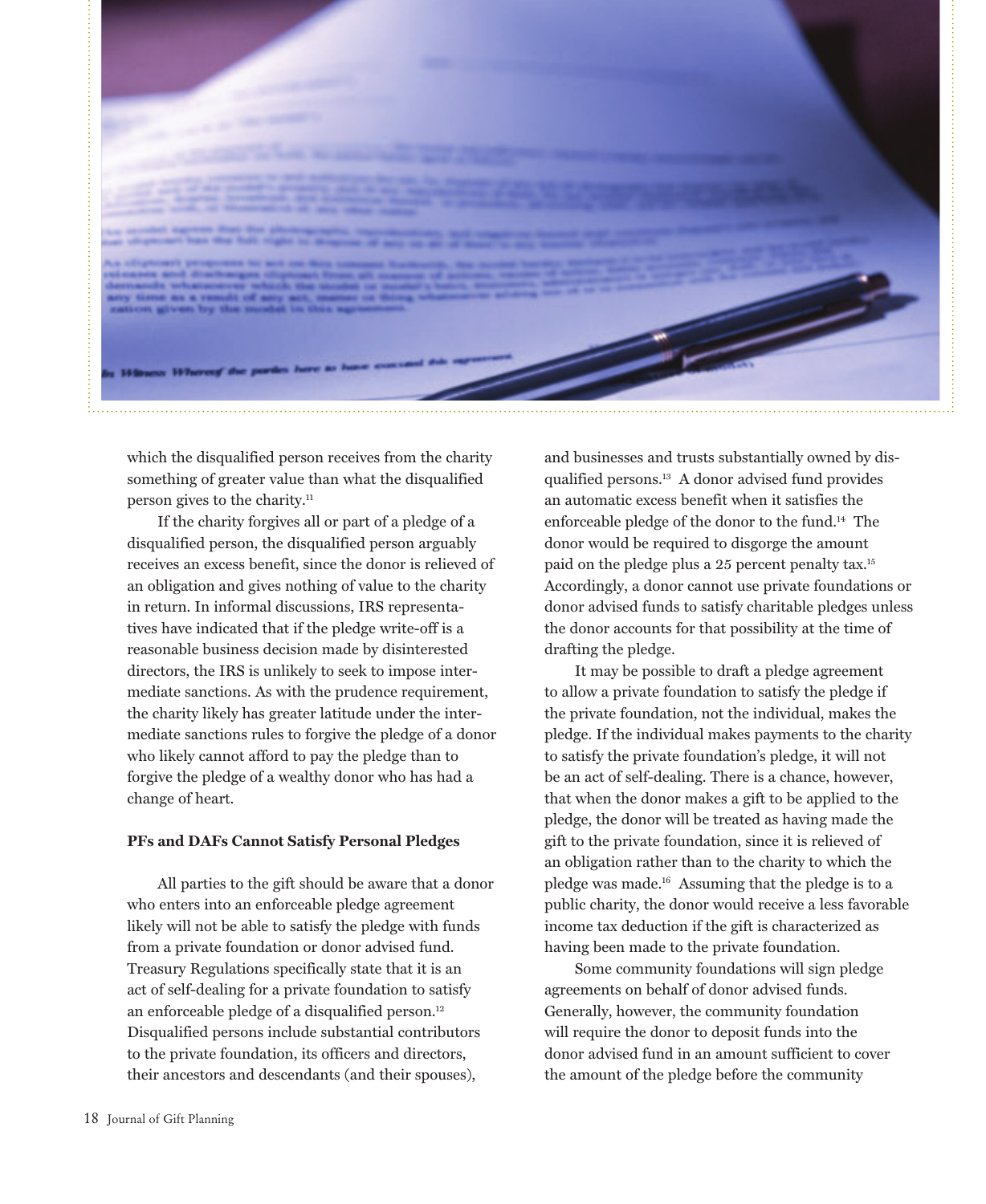While charities are reluctant to sue living donors who default, it is a more common practice to file a creditor's claim in a donor's estate.<sup>19</sup> The estate creditors claim process is fairly simple, and is not seen as a hostile act. like a lawsuit.<sup>20</sup>

foundation enters into the pledge. If a donor is looking to satisfy the pledge with future income, it may not be possible to deposit the funds in the donor advised fund when the pledge is made.

#### **Pledges Are Accounting Assets**

When a charitable organization receives a binding pledge, it is an asset that is reflected on its financial statements.<sup>17</sup> In fundraising campaigns, charities often count legally binding pledges toward the goal. Correspondingly, when a pledge is written off or reduced, the assets of the charity decrease. If the pledge that is reduced had been counted in a campaign, the reduction would need to be deducted from the campaign totals as well. (The National Committee on Planned Giving has developed standards that allow the counting of revocable gifts reduced by a factor to account for the probability that the gift will not be completed.<sup>18</sup> The probability depends on the circumstances of the donor and the donor's relationship to the charity.)

Since an enforceable pledge is an asset of the charity, lenders will sometimes accept them as collateral for a loan. Generally, the pledges are collateral in addition to other collateral, such as land. If pledges are used as collateral, there is the possibility that if the charity defaulted on its loan, that the bank would sue donors to enforce delinquent pledges.

#### **Donor Uncertainty**

Donors are increasingly reluctant to sign irrevocable gift agreements because of uncertainty about future events. It generally will be more difficult for a charity to close a gift if the donor must sign an enforceable pledge. The donor will be concerned that if circumstances change, he will be stuck with the pledge. The concern may be so great that even though the donor would in fact make the payments expected, the gift is lost because the donor never signs the agreement to start the payments.

#### The Good News: Pledges Can Be Enforced

An enforceable pledge can help protect a gift, and one circumstance that illustrates this is a donor dying before completing the pledge payments. While charities are reluctant to sue living donors who default, it is a more common practice to file a creditor's claim in a donor's estate.<sup>19</sup> The estate creditors claim process is fairly continued on page 40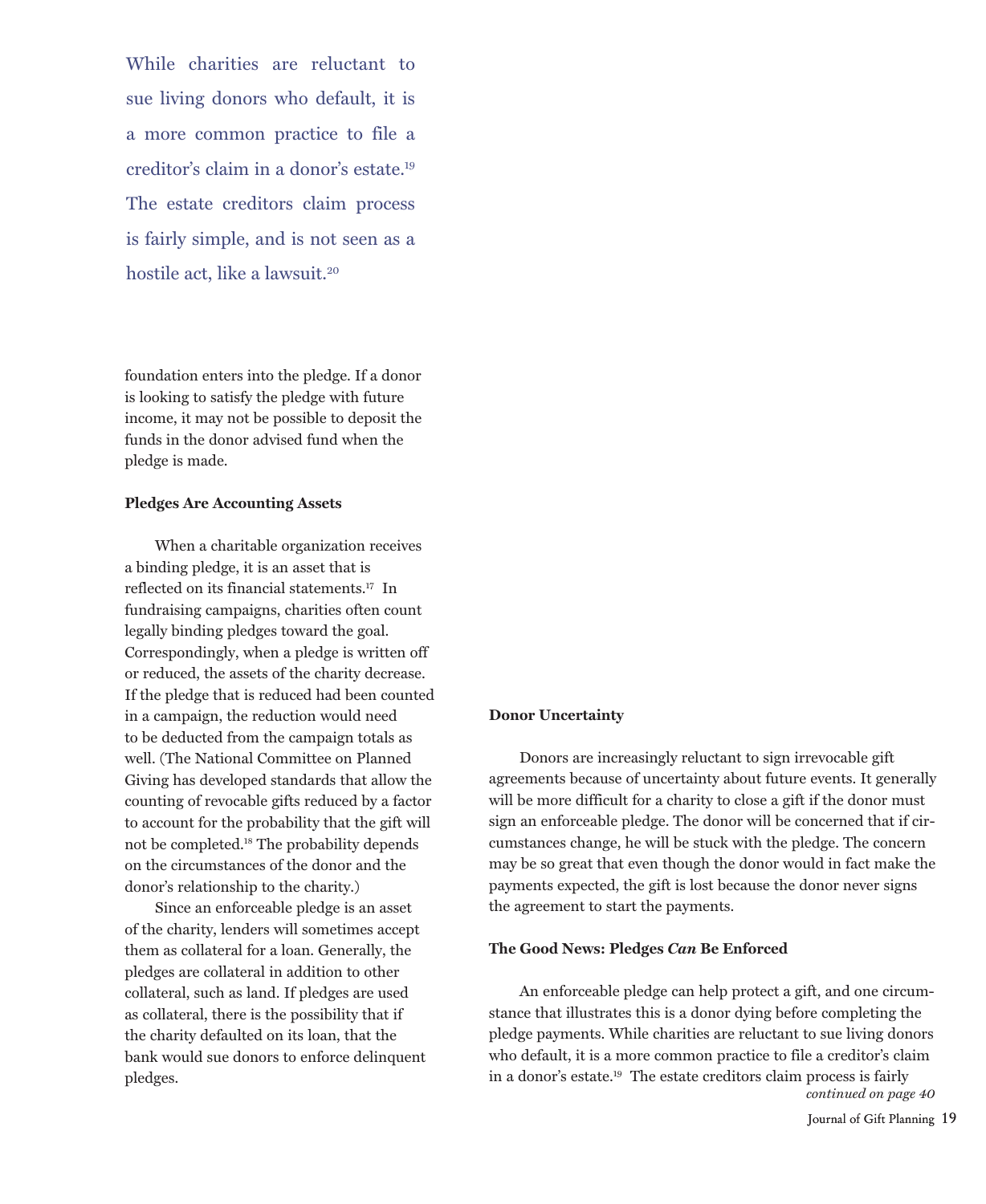## Cafferata, continued from page 19

simple, and is not seen as a hostile act, like a lawsuit.<sup>20</sup> If the pledge is enforceable, then the donor's personal representative is obligated to pay the debt the same as any other debts of the decedent.<sup>21</sup> If the pledge is not enforceable, however, the personal representative has a fiduciary duty to the beneficiaries of the estate to reject the claim. In addition, if the pledge is not enforceable, and the personal representative makes a payment to the charity, no estate tax deduction will be allowed for the voluntary payment.<sup>22</sup>

#### **Alternatives to Enforceable Pledges**

## Statement of Intent to Make a Gift

An alternative to the enforceable pledge is a written expression of intention to make a gift, with a remedy for the charity if the intention is not fulfilled. A donor could express an intention to make a gift to charity of \$100,000 per year for 10 years. The charity would agree to name a facility in honor of the donor. Instead of the enforceable pledge that uses the naming as consideration, the charity and donor would expressly agree that the charity cannot enforce the donor's intention to make a gift. Instead, the parties would agree that if the donor fails to make the required payments, the charity can remove the donor's name from the facility.

For most donors, there will be little difference in their willingness to fulfill a legally binding pledge versus an intent-to-give statement. For donors who default because of financial reverses, the enforceability of the pledge does not change their lack of ability to pay. A financially capable donor who has become dissatisfied with the charity likely will question whether the charity is willing to file a lawsuit to enforce the pledge. In this case, unless the charity is willing sue its donor, the enforceable pledge is no more effective than the statement of an intention to make a gift.

If a charity asks a donor only for an expression of an intention to make a gift, the charity should ask the donor to backstop that statement with a provision in the donor's estate plan to complete the gift. Many living trust documents give the grantor a power of appointment, so it may be possible to include in the gift agreement an exercise of the power of appointment to complete the gift if the donor dies before all payments are made. The exercise of the power of appointment may be simpler than amending the donor's living trust.

If a charity needs to renegotiate a donor's expression of intention to make a gift, the charity is not constrained by the prudence standard because it does not have an enforceable right. In addition, since the donor has no legal obligation, a reduction of the amount to be paid under the agreement is not an economic benefit to the donor. Since the donor is not receiving an economic benefit, the charity and donor do not need to be concerned that the revision to the agreement will be an excess economic benefit.

If a donor has only expressed an intention to make a gift, but is not under any legal obligation to make the gift, the donor can fund the gift from either a private foundation or a donor advised fund. The donor is not relieved of any debt, so the payment by the private foundation or the donor advised fund is not an act of self-dealing and does not provide any private benefit.

## Revocable Enforceable Pledge

Another strategy that may allow a charity to file a creditor's claim for unpaid amounts if the donor dies is a revocable enforceable pledge (see sidebar for sample language). Under this agreement, the donor pledges to make a series of payments to the charity. The donor retains the right to revoke her obligation to make future payments at any time, but once a payment becomes due, it is a binding obligation of the donor or the donor's estate. The right to revoke is personal to the donor only, and if not exercised becomes a binding obligation of the donor's estate. This structure should allow the charity to file a creditor's claim to collect the pledge if the donor dies, but can be revoked during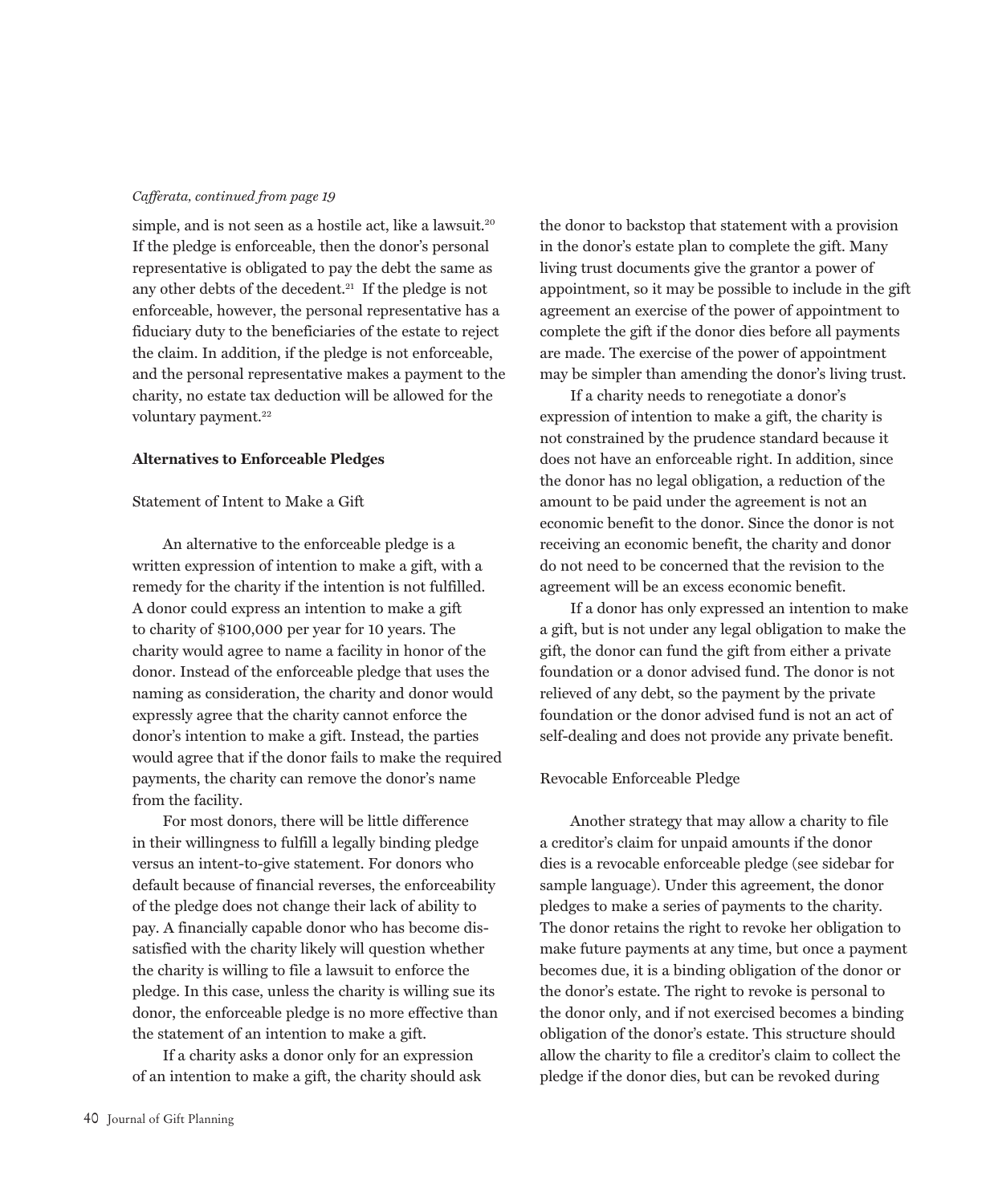lifetime to avoid the problems normally associated with an enforceable pledge. The structure is more likely to be successful if the charity is providing some form of recognition that can be reduced or removed if the donor does not complete the payments.

A contract where a person is not really required to give consideration is an "illusory" contract, and is not enforceable.<sup>23</sup> The revocable enforceable pledge is not illusory because the donor will be bound if he fails to revoke the pledge. The enforceability will be strengthened if the donor makes an initial payment when entering into the pledge as part performance of the donor's obligations.<sup>24</sup> If the donor bargains for naming or other consideration that will be lost if all payments are not made, the case for the existence of an exchange of promises to support enforcement is also strengthened.

## SAMPLE LANGUAGE FOR REVOCABLE ENFORCEABLE PLEDGE

Donor and Charity agree that prior to the due date for any payment due under this Agreement, Donor may revoke his obligation to make any further payments under this Agreement by notifying Charity of such revocation in writing. If Donor does not notify Charity of the revocation of this Agreement before the due date of a payment under this Agreement, Donor and Donor's estate shall be irrevocably obligated to make such payment. If Donor revokes this Agreement prior to the payment of all amounts due under this Agreement, Charity shall not be obligated to recognize the gift and may provide such recognition as Charity determines is appropriate for the amounts given by Donor prior to revocation of this Agreement. If Donor revokes this Agreement, Charity shall retain all amounts given by Donor before such revocation and shall use such amounts consistent with the purposes set forth in this Agreement. While Donor is living, only Donor individually may exercise the right to revoke this Agreement, and it may not be exercised by any other person, including, but not limited to, Donor's personal representative or Donor's agent under a power of attorney. Donor's pledge shall become irrevocable upon Donor's death if the Agreement is not revoked by the Donor during his lifetime. If Donor does not revoke this Agreement, Donor's estate shall be liable for the difference, if any, between \$[the amount of the gift] and the sum of the amounts paid by Donor to Charity during Donor's lifetime. If Donor revokes this Agreement during his lifetime, Donor's estate shall be liable for all amounts that became irrevocable prior to Donor's revocation and which were not paid by Donor during his lifetime.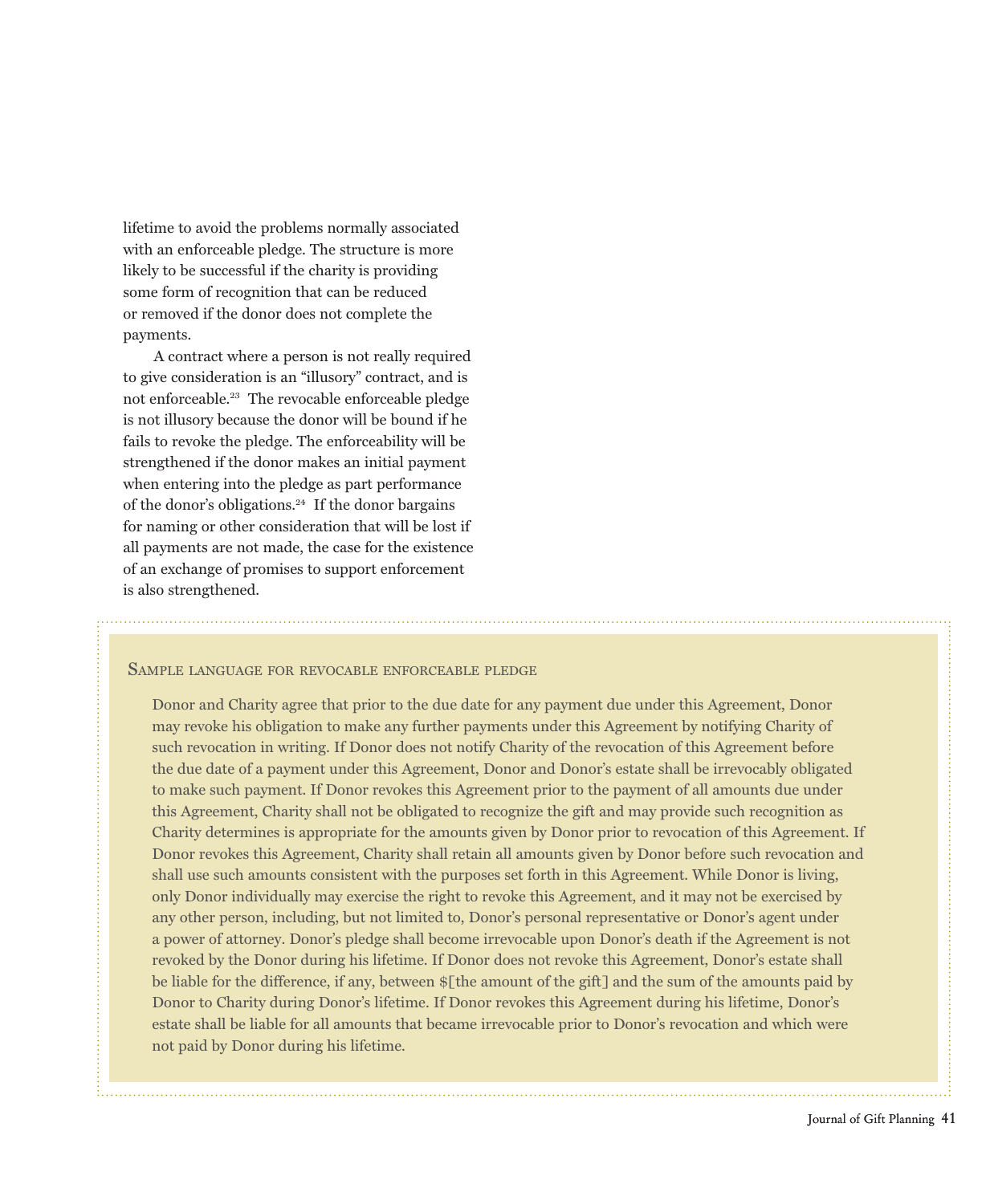Either the statement of intent to give or the revocable enforceable pledge will address donor's uncertainty. Both give the donor comfort that if circumstances change, the donor is not stuck with the terms of the gift. Such flexibility will make it easier for a charity to get a donor to sign these alternatives.

## **Enforcement Against the Charity**

Charities must also consider enforcement of a gift agreement against the charity. When a charity finds that it cannot comply with the terms of a gift agreement, the result can be years of costly litigation. This was the case for the Barnes Foundation, which found that it was not possible to operate a museum in a residential area subject to the many detailed requirements imposed by the donor's trust. Only after years of litigation was the foundation able to move to a downtown location more suited to the operation of a museum.<sup>25</sup>

The charity's obligations will last much longer than the donor's obligations. Charitable trusts are not subject to the rule against perpetuities that limits the duration of private trusts in many jurisdictions.<sup>26</sup> Perpetuity is a long time (some might say a very, very long time). Gift agreements must address the issue of perpetuity when imposing conditions or requirements of indefinite terms. In perpetuity, many things will change. If a gift condition does not have a reasonably short time limit, provisions for adaptation should be included in the gift agreement.

## **Issues with Naming Rights**

Naming rights often create perpetuity problems. Some buildings last for many hundreds of years, but others do not. In California, for example, seismic retrofit requirements for hospitals have resulted in the demolition of buildings less than 50 years old. Any gift agreement with a naming commitment should address the eventual destruction of the building. The terms may provide that if the building is destroyed by fire or some other casualty, and rebuilt with insurance, the donor's name will be placed on the new building. If the building must be demolished because it is outdated, or under circumstances where new funds must be solicited, the donor's original gift could be recognized on a plaque in the new building, however another donor will be given the building naming. Generally donors understand that future donors may want a naming opportunity for their large gifts.

## SAMPLE PROVISION FOR NAMING RIGHTS:

If the building is destroyed by fire, earthquake, flood, or other casualty, and if the charity is able to rebuild the building with the proceeds of insurance payments, the donor's name will be placed on the replacement building in substantially the same manner as it appeared in the original building. If the building is demolished because of obsolescence or other circumstances and is not replaced, or not replaced with the proceeds of insurance, the donor's contribution will be acknowledged with a plaque in a prominent location in a replacement building or on the facilities of the charity.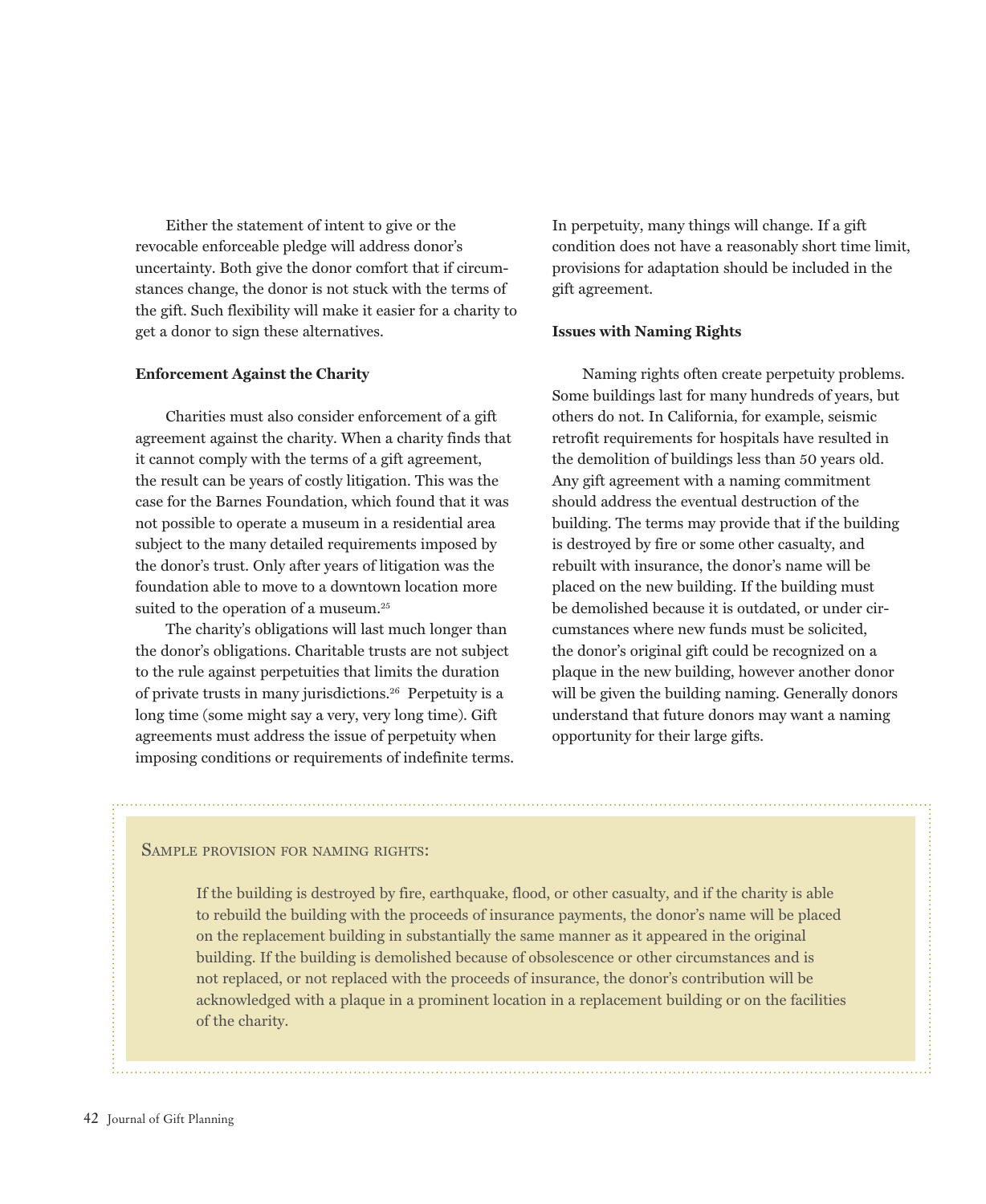Even smaller naming opportunities should contain language that allows the charity to modify the recognition over time. Donor walls, rooms and other named installations will need to change over time in most instances. Ideally, this type of naming should simply last for the useful life of the building. Other recognition could be offered, but carrying on the names of all past donors in perpetuity will become burdensome. A provision for recognition might state: Charity will maintain recognition of the donor so long as the building is owned and used by Charity.

Finally, charities must consider the possibility that the donor's reputation will be damaged. To avoid having to retain a felon's name on a building, the charity should include a provision that allows a name to be removed if it will damage the charity's reputation. Using such a provision in all gift agreements will avoid awkward comparisons of gift agreements between donors. The following is a sample provision for issues with donor reputation: Charity shall have the right to remove donor's name if Charity's association with donor will materially damage the reputation of Charity.

#### **Managing Donor Restrictions**

Increasingly, donors desire to direct how their gifts will be used by the charity. Donor restrictions as to use of funds must be adaptable to the changing needs of the institution. At the outset. the donor and the charity should discuss restrictions to ensure that the gift meets the current needs of the charity. Charities should be comfortable proposing changes to donor restrictions. While the general nature of the restriction may be from the donor, often the particulars of restrictions are crafted by professional advisors who are filling in the details for their clients. When a charity explains to a donor the reason for a proposed change, the donor generally is receptive to the charity's suggestion.

## **Creating Model Restrictions**

Charities also may want to consider creating funds for particular purposes to which donors can make contributions. For example, a primary school might create funds for scholarships, faculty salaries, arts education and athletics. Donors interested in these areas can be encouraged to contribute to the existing funds created by the charity. This allows the charity to draft the limitations on these funds to meet the charity's needs. The charity also can reserve the right to modify the terms of the

Even smaller naming opportunities should contain language that allows the charity to modify the recognition over time. Donor walls, rooms and other named installations will need to change over time in most instances. Ideally this type of naming should simply last for the useful life of the building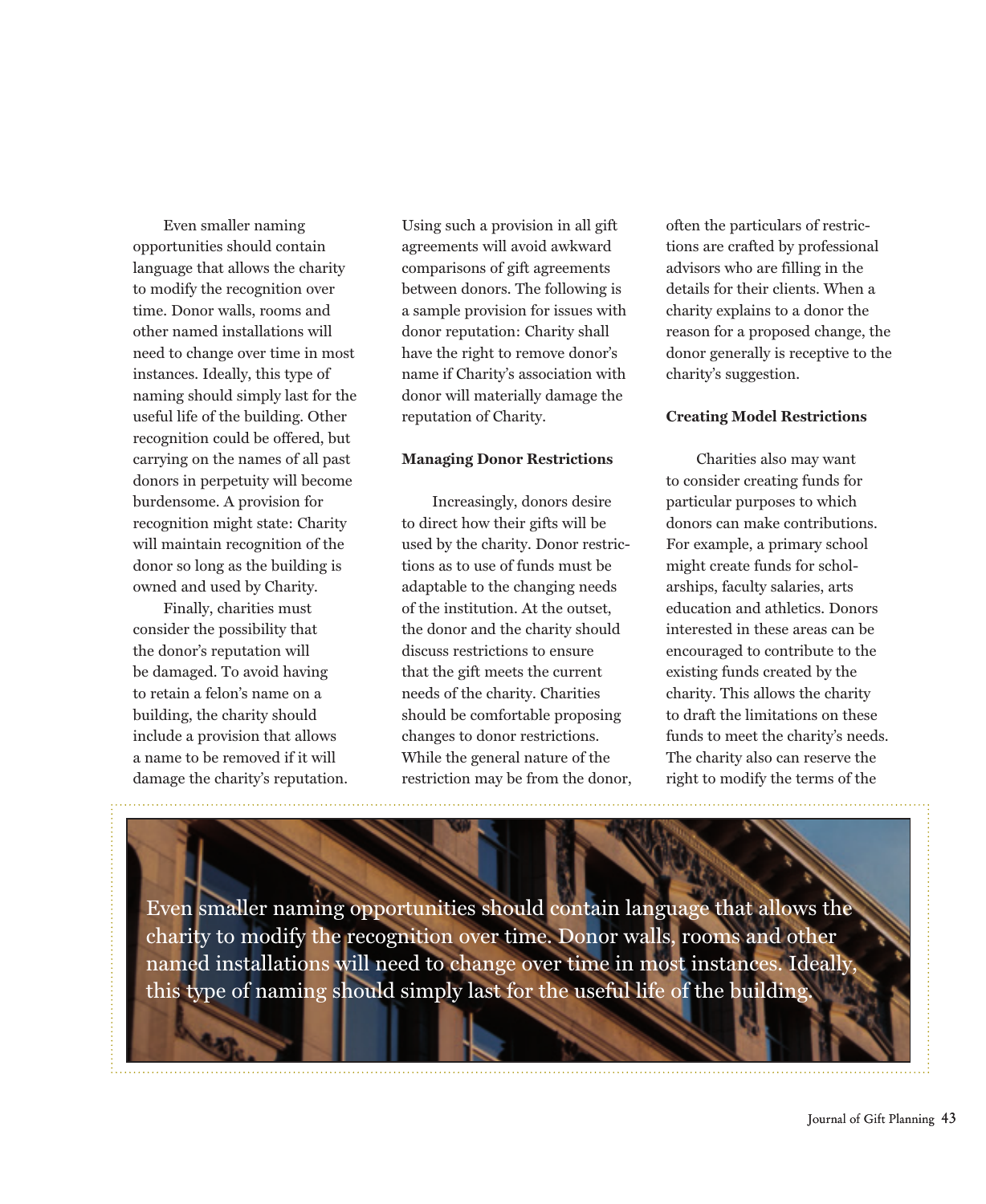funds over time. Maintaining fewer funds also will reduce the charity's administrative burden.

## **Build in a Variance Power**

Even when the charity drafts the purposes of a fund, allowances must be made for changes in the future. At common law, courts could change the purposes of a charitable fund when it became impossible to fulfill the purposes. Under the Uniform Management of Institutional Funds Act (UMIFA), the donor and the charity can agree to a change of purpose for funds.<sup>27</sup> If the donor is not available, the charity must petition the court and make the Attorney General a party to the action to modify a restricted purpose.<sup>28</sup> The charity must show the court that the restriction is obsolete or impracticable to justify having the court modify the restriction. $29$ 

The charity and the donor are free to draft their own provisions regarding the modification of a restriction on a gift. If the donor will agree, a charity should reserve to its board the power to modify a purpose if the purpose no longer serves the needs of the charity. A proposed draft of UMIFA would allow boards to take this action with respect to small funds of \$25,000 to \$50,000. While the provision will help charities clean up small funds, it will not be of use for the many funds that exceed this dollar limit. A sample provision for modifying the purposes of a fund might read: The board of directors of Charity may modify the purposes of this gift if those purposes become obsolete, impractical or inconsistent with the mission of Charity.

# **Endowment Spending Policy Issues**

In addition to limiting the purpose of a fund, donors may want to make the fund endowed and restrict spending from the fund. Historically, only the income (defined as dividends, interest, rents and royalties) of an endowed fund could be spent by a charity. In connection

with the Prudent Investor Standard which focuses on total return, UMIFA allows charities to adopt spending policies that preserve the principal of the fund but encourage total return investing.<sup>30</sup> The charity might adopt a policy of spending 3.5 percent of the value of its endowment annually. Other spending formulas are based on multi-year returns to smooth out the distributions from the endowment.

While UMIFA gives charities important flexibility in spending and investing their endowments, it has certain limitations. In particular, UMIFA prohibits spending below the historic dollar value of the endowment.<sup>31</sup> The historic dollar value is the value of the assets contributed to the endowment.<sup>32</sup> For old endowments, this is not a problem because any fluctuation in value likely will stay above the historic dollar value of the fund. For endowments that have received significant contributions in the past few years, however, a market dip could drop the endowment assets below their historic dollar value.

A charity and donor are free to adopt a spending policy for an endowed fund created by the donor. In general, the specifics of a spending policy should not be set forth in individual donor agreements. Instead, the gift agreements should adopt the general endowment spending policy of the charity as modified from time to time. This provision will keep the spending rate for all endowed funds the same, easing administration burdens. In addition, it will allow the charity to change the policy from time to time for all funds, rather than just prospectively. For example:

> This fund shall be endowed, and Charity shall distribute only the earnings of the fund annually. The earnings that may be distributed from the fund shall be determined in accordance with the endowment spending policy of Charity as adopted from time to time.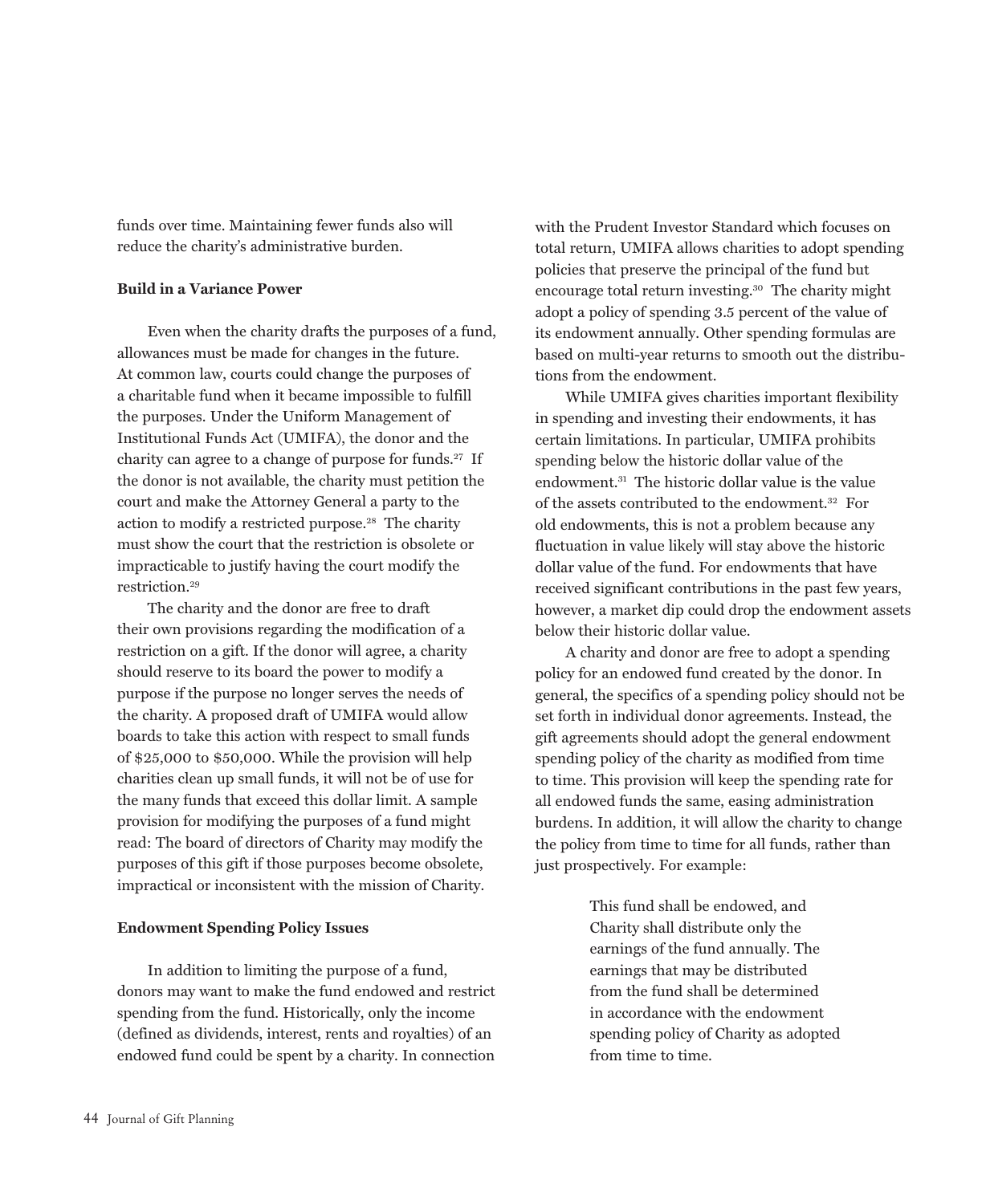If a donor is concerned about giving the charity total discretion to change the spending policy, an upper limit of distribution can be added to the agreement. Ideally, the upper limit will exceed the amount that the charity would ever distribute under any spending policy. For example:

> Notwithstanding the foregoing, the distributions from the fund shall not exceed an average of six percent of the value of the fund over any four-year period.

# **Donor Role in Selecting Individual Beneficiaries of Gift**

Endowed chairs and scholarship funds are popular funds for donors to create under gift agreements. It is important that the donor's role in selecting the professor or scholarship recipients be addressed. Generally, in the case of a professorship, the donor should not have any role in selecting the holder of the chair. With respect to scholarships, the donor can participate in the selection process if she desires. Typically the charity would screen initial applicants and identify a small number of finalists. The donor can serve as a member of a selection committee chosen by the charity, but the donor must not control the committee.<sup>33</sup>

## **Addressing Standing to Enforce a Gift**

Even when a donor enters into a written agreement with a charity, it is not always clear that the donor or any other individual has standing to enforce the agreement. In most states, the Attorney General is charged with enforcing charitable trusts and has nearly exclusive authority to do so.<sup>34</sup> Donor agreements should

address who has standing to enforce the agreement-specifically conferring standing on the donor. In some cases, the donor and the charity may want to allow the donor's children to enforce the agreement after the donor's death. With that standing, the donor's children also should have the power to consent to the modification of the agreement. Generally this standing provision would not extend beyond grandchildren because the number of people with standing will become too large. The provision also should address disagreements among the parties with standing. The following is a sample provision for standing:

> Donor shall have the right to enforce this agreement and to agree to the modification of this agreement during Donor's lifetime. After Donor's death, Donor's children shall have the right to enforce this agreement and to agree to the modification of this agreement. Donor's children shall act by a decision of the majority of them who are then living, and a writing signed by the majority of Donor's children then living shall be binding if agreed to by Charity.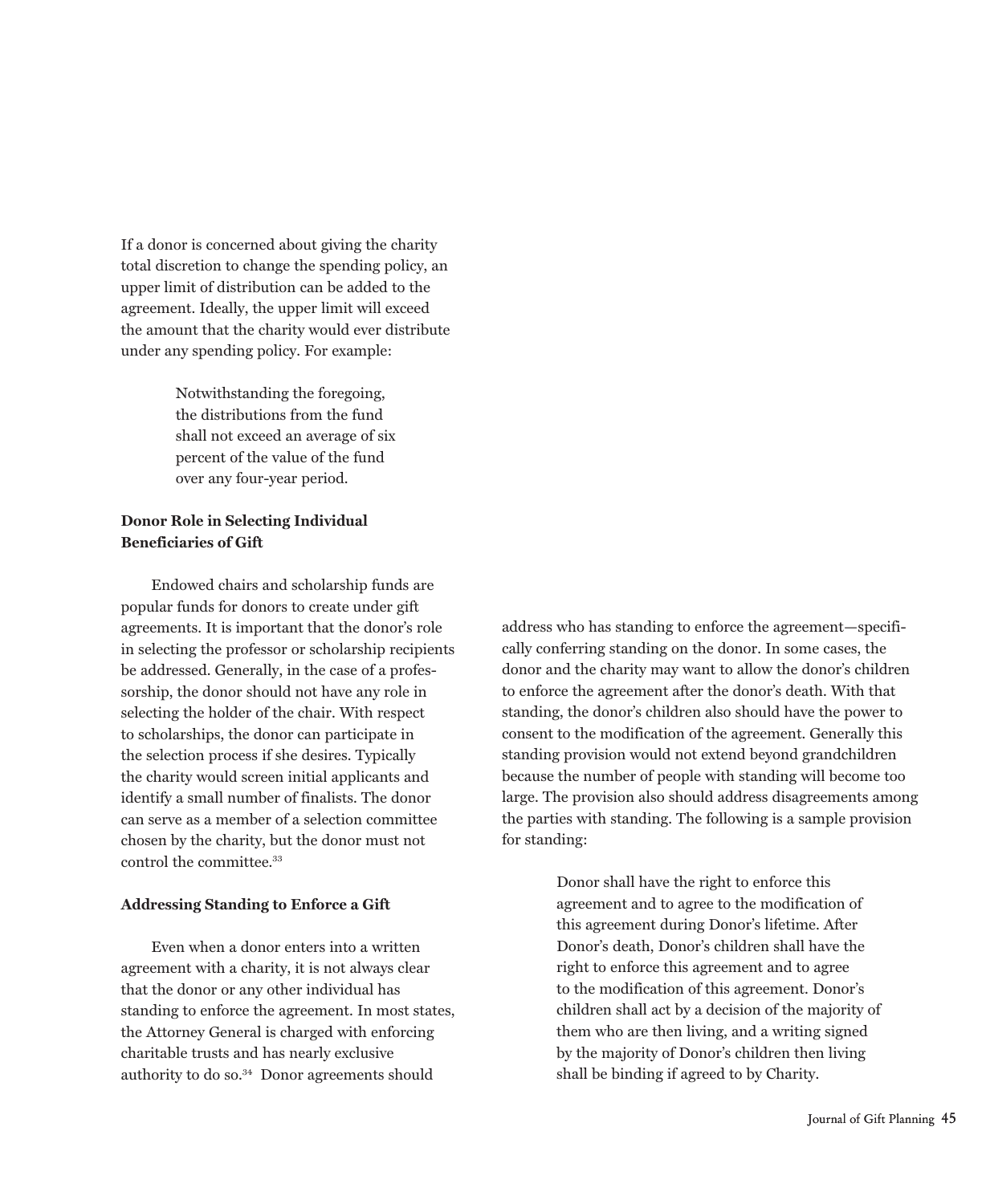## **Include a Counterparts Clause**

It is not always easy to get the donor and a representative with authority to sign on behalf of the charity in the same room to sign a gift agreement. Gift agreements should include a counterparts clause that allows the charity and donor to sign on separate versions of the agreement. Sample language for counterparts might read: This agreement may be signed in multiple counterparts, all of which shall constitute one original instrument.

## **Specify the Applicable State Law**

The rules governing gift agreements are a function of state law. While many states have similar laws, the charity will want to include a governing law clause that causes the agreement to be interpreted under the laws of the state that the charity used to analyze questions of enforcing and modifying the agreement. Each state's body of law includes rules for selecting applicable law when more than one state's law could apply. Generally a charity will want to be sure of the applicable law and will want to exclude any choice of law analysis. A provision for selecting state law might read: This gift agreement shall be governed by the laws of the State of California without regard to its conflict of law principles.

## **Real Contracts Are Negotiated**

Depending on circumstances, charities may or may not want to make pledge agreements enforceable. The benefit of being able to enforce a gift in court, to count the pledge as an asset on financial statements and to use a pledge as collateral must be weighed against the constraints the charity will face if it must renegotiate the pledge and the limitation on the donor's flexibility to satisfy the pledge from a donor advised fund or a private foundation. Also, the charity should consider donor resistance to irrevocable

commitment. When the gift is the lead gift of a major campaign, the charity may decide that it should be drafted as an enforceable pledge. For most of the donors, however, the charity may find that the statement of intent to make a gift or a revocable enforceable pledge is better for the donor and charity. If the charity uses an enforceable pledge the charity should review the issues that can arise with an enforceable pledge with the donor to reduce the chance of problems in the future.

Under the pressure to raise funds, sometimes a charity adopts a "just get in, we will figure out the rest later" attitude. Accepting gifts subject to restrictions without careful consideration of those restrictions eventually will lead to problems for the charity. The charity could be burdened with the cost of modifying the gift or possible loss of the gift all together. One cy pres remedy is to transfer assets from a charity that cannot or will not carry out the donor's purpose to another charity that will carry out the purpose. A charity that attempts to disregard a donor's restrictions that are burdensome risks litigation with the donor, the donor's family or the Attorney General. Such litigation hurts the charity's credibility with other donors. These difficulties can be avoided by incorporating provisions in gift agreements that will not conflict with the charity's needs.

Rather than being offended by a charity's negotiation of gift terms, donors see negotiating as a demonstration of the charity's recognition that it must abide by the terms of the gift agreement. Ultimately, the donor's objective is to assist the charity. If the charity can articulate the reasons for its changes and how the changes help the charity carry out its mission, the donor generally will be receptive to the changes.

Gift agreements are a deal between two parties. Like other deals, a gift works best when the donor and the charity have an open exchange about their goals and objectives. Careful consideration of issues